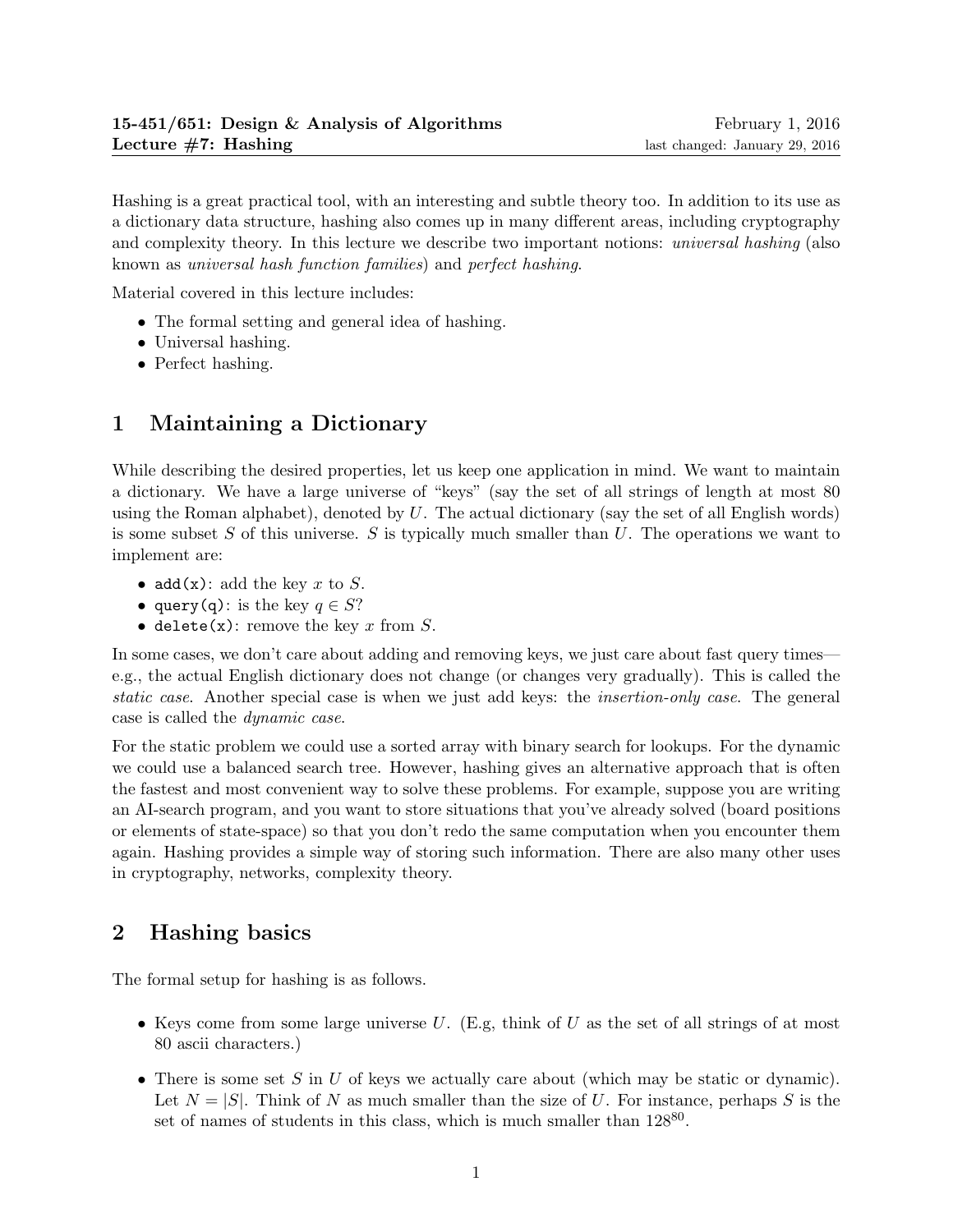- We will perform inserts and lookups by having an array  $A$  of some size  $M$ , and a hash **function**  $h: U \to \{0, \ldots, M-1\}$ . Given an element x, the idea of hashing is we want to store it in  $A[h(x)]$ . Note that if U was small (like 2-character strings) then you could just store x in  $A[x]$  like in bucketsort. The problem is that U is big: that is why we need the hash function.
- We need a method for resolving collisions. A *collision* is when  $h(x) = h(y)$  for two different keys x and y. For this lecture, we will handle collisions by having each entry in  $A$  be a linked list. There are a number of other methods, but for the issues we will be focusing on here, this is the cleanest. This method is called separate chaining. To insert an element, we just put it at the top of the list. If  $h$  is a good hash function, then our hope is that the lists will be small.

One great property of hashing is that all the dictionary operations are incredibly easy to implement. To perform a lookup of a key x, simply compute the index  $i = h(x)$  and then walk down the list at  $A[i]$  until you find it (or walk off the list). To insert, just place the new element at the top of its list. To delete, one simply has to perform a delete operation on the associated linked list. (This is called "separate chaining".) The question we now turn to is: what do we need for a hashing scheme to achieve good performance?

Desired properties: The main desired properties for a good hashing scheme are:

- 1. The keys are nicely spread out so that we do not have too many collisions, since collisions affect the time to perform lookups and deletes.
- 2.  $M = O(N)$ : in particular, we would like our scheme to achieve property (1) without needing the table size  $M$  to be much larger than the number of elements  $N$ .
- 3. The function h is fast to compute. In our analysis today we will be viewing the time to compute  $h(x)$  as a constant. However, it is worth remembering in the back of our heads that h shouldn't be too complicated, because that affects the overall runtime.

Given this, the time to lookup an item x is  $O(\text{length of list } A[h(x)])$ . The same is true for deletes. Inserts take time  $O(1)$  no matter what the lengths of the lists. So, we want to be able to analyze how big these lists get.

**Basic intuition:** One way to spread elements out nicely is to spread them *randomly*. Unfortunately, we can't just use a random number generator to decide where the next element goes because then we would never be able to find it again. So, we want  $h$  to be something "pseudorandom" in some formal sense.

We now present some bad news, and then some good news.

Claim 1 (Bad news) For any hash function h, if  $|U| \geq (N-1)M + 1$ , there exists a set S of N elements that all hash to the same location.

**Proof:** by the pigeon-hole principle. In particular, to consider the contrapositive, if every location had at most  $N-1$  elements of U hashing to it, then U could have size at most  $M(N-1)$ .

So, this is partly why hashing seems so mysterious — how can one claim hashing is good if for any hash function you can come up with ways of foiling it? One answer is that there are a lot of simple hash functions that work well in practice for typical sets S. But what if we want to have a good worst-case guarantee?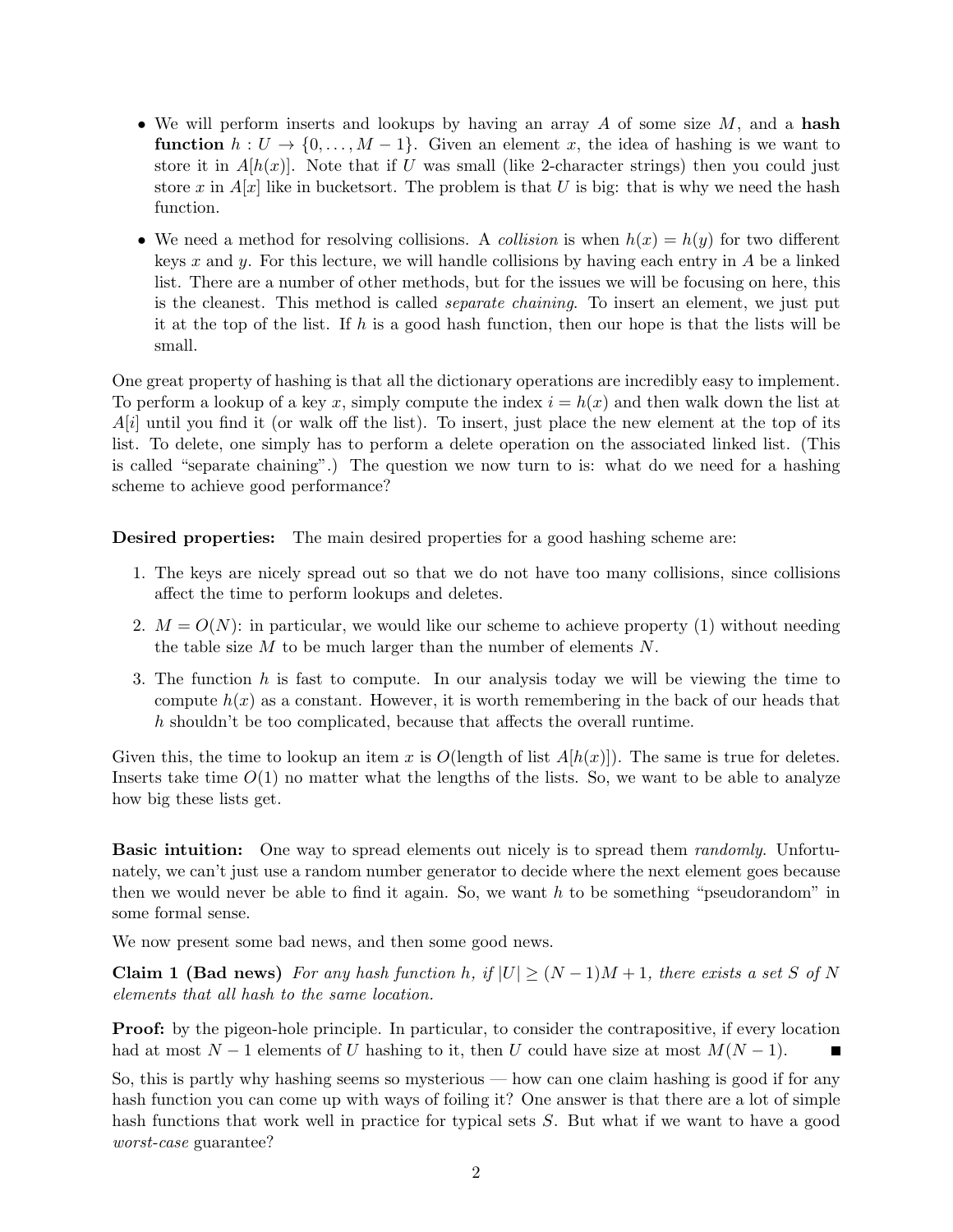### 2.1 A Key Idea

Here is a key idea: let's use randomization in our construction of h, in analogy to randomized quicksort. (The function h itself will be a deterministic function, of course). What we will show is that for *any* sequence of insert and lookup operations (we won't need to assume the set  $S$  of elements inserted is random), if we pick h in this probabilistic way, the performance of h on this sequence will be good in expectation. So, this is the same kind of guarantee as in randomized quicksort or treaps. In particular, this is idea of universal hashing.

Once we develop this idea, we will use it for an especially nice application called "perfect hashing".

### 3 Universal Hashing

**Definition 2** A randomized algorithm H for constructing hash functions  $h: U \rightarrow \{0, \ldots, M-1\}$ is universal if for all  $x \neq y$  in U, we have

<span id="page-2-0"></span>
$$
\Pr_{h \leftarrow H} [h(x) = h(y)] \le 1/M. \tag{1}
$$

We also say that a set H of hash functions is a **universal hash function family** if the procedure "choose  $h \in H$  at random" is universal. (Here we are identifying the set of functions with the uniform distribution over the set.)

Make sure you understand the definition! This condition must hold for *every pair* of distinct keys  $x \neq y$ , and the randomness is over the choice of the actual hash function h from the set H.

Here's an equivalent way of looking at this. First, count the number of hash functions in  $H$  that cause a and b to collide. This is

$$
|\{h \in H | h(a) = h(b)\}|.
$$

Divide this number by  $|H|$ , the number of hash functions. This is the probability on the left hand side of [\(1\)](#page-2-0). So, to show universality you want

$$
\frac{|\{h \in H \mid h(a) = h(b)\}|}{|H|} \le \frac{1}{m}
$$

for every  $a \neq b \in U$ .

Here are some examples and exercises to help you become comfortable with the definition.

**Example 1:** The following three hash families with hash functions mapping the set  $\{a, b\}$  to  $\{0, 1\}$  are universal, because at most  $1/M$  of the hash functions in them cause a and b to collide, were  $M = \{0, 1\}$ .

| $\alpha$          | $\boldsymbol{a}$ |                              |
|-------------------|------------------|------------------------------|
|                   |                  | $0 \quad 0$                  |
| $\frac{h_1}{h_1}$ | $\cup$<br>$n_1$  | $\parallel$ 1 0<br>$\iota_2$ |
| $h_2$             | $h_2$            | U I                          |

On the other hand, this next two hash families are not, since  $a$  and  $b$  collide with probability more than  $1/M = 1/2$ .

|                   |   |  | $n_1$ | U | $\boldsymbol{0}$ |  |
|-------------------|---|--|-------|---|------------------|--|
| $\frac{h_1}{h_3}$ | v |  | $h_2$ |   |                  |  |
|                   |   |  | $h_3$ |   |                  |  |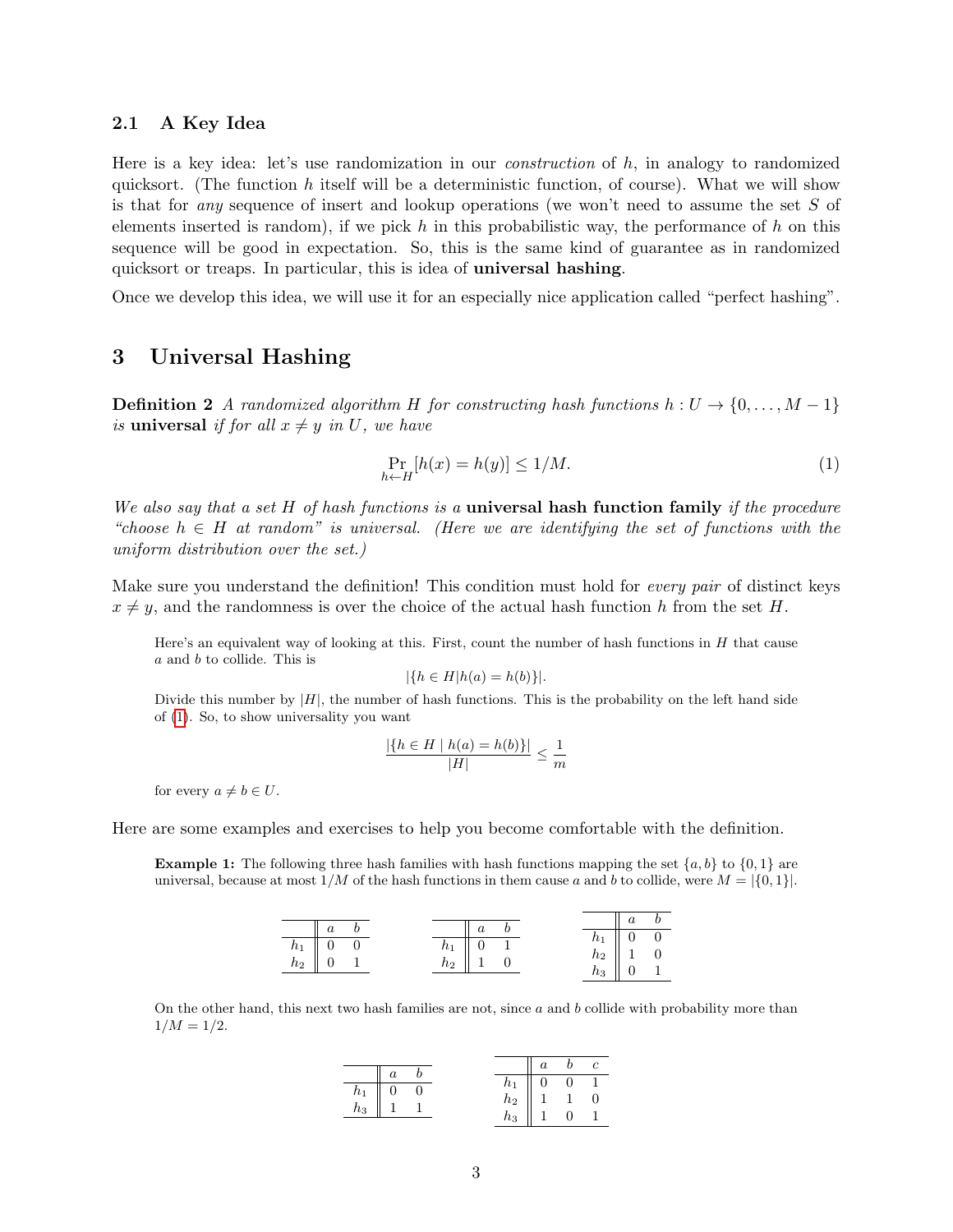### 3.1 Using Universal Hashing

<span id="page-3-0"></span>**Theorem 3** If H is universal, then for any set  $S \subseteq U$  of size N, for any  $x \in U$  (e.g., that we might want to lookup), if we construct h at random according to  $H$ , the expected number of collisions between  $x$  and other elements in  $S$  is at most  $N/M$ .

**Proof:** Each  $y \in S$  ( $y \neq x$ ) has at most a 1/M chance of colliding with x by the definition of "universal". So,

- Let the random variable  $C_{xy} = 1$  if x and y collide and 0 otherwise.
- Let  $C_x$  be the r.v. denoting the total number of collisions for x. So,  $C_x = \sum_{y \in S, y \neq x} C_{xy}$ .

 $\blacksquare$ 

- We know  $E[C_{xy}] = Pr(x \text{ and } y \text{ collide}) \leq 1/M$ .
- So, by linearity of expectation,  $E[C_x] = \sum_y E[C_{xy}] < N/M$ .

We now immediately get the following corollary.

**Corollary 4** If H is universal then for any **sequence** of L insert, lookup, and delete operations in which there are at most M elements in the system at any one time, the expected total cost of the L operations for a random  $h \in H$  is only  $O(L)$  (viewing the time to compute h as constant).

**Proof:** For any given operation in the sequence, its expected cost is constant by Theorem [3,](#page-3-0) so the expected total cost of the L operations is  $O(L)$  by linearity of expectation.

Can we actually construct a universal H? If not, this this is all pretty vacuous. Luckily, the answer is yes.

#### 3.2 Constructing a universal hash family: the matrix method

Let's say keys are u-bits long. Say the table size  $M$  is power of 2, so an index is b-bits long with  $M = 2<sup>b</sup>$ . What we will do is pick h to be a random b-by-u 0/1 matrix, and define  $h(x) = hx$ , where we do addition mod 2. These matrices are short and fat. For instance:



Claim 5 For  $x \neq y$ ,  $Pr_h[h(x) = h(y)] = 1/M = 1/2^b$ .

**Proof:** First of all, what does it mean to multiply h by x? We can think of it as adding some of the columns of h (doing vector addition mod 2) where the 1 bits in x indicate which ones to add. (e.g., we added the 1st and 3rd columns of h above)

Now, take an arbitrary pair of keys x, y such that  $x \neq y$ . They must differ someplace, so say they differ in the *i*th coordinate and for concreteness say  $x_i = 0$  and  $y_i = 1$ . Imagine we first choose all of h but the ith column. Over the remaining choices of ith column,  $h(x)$  is fixed. However, each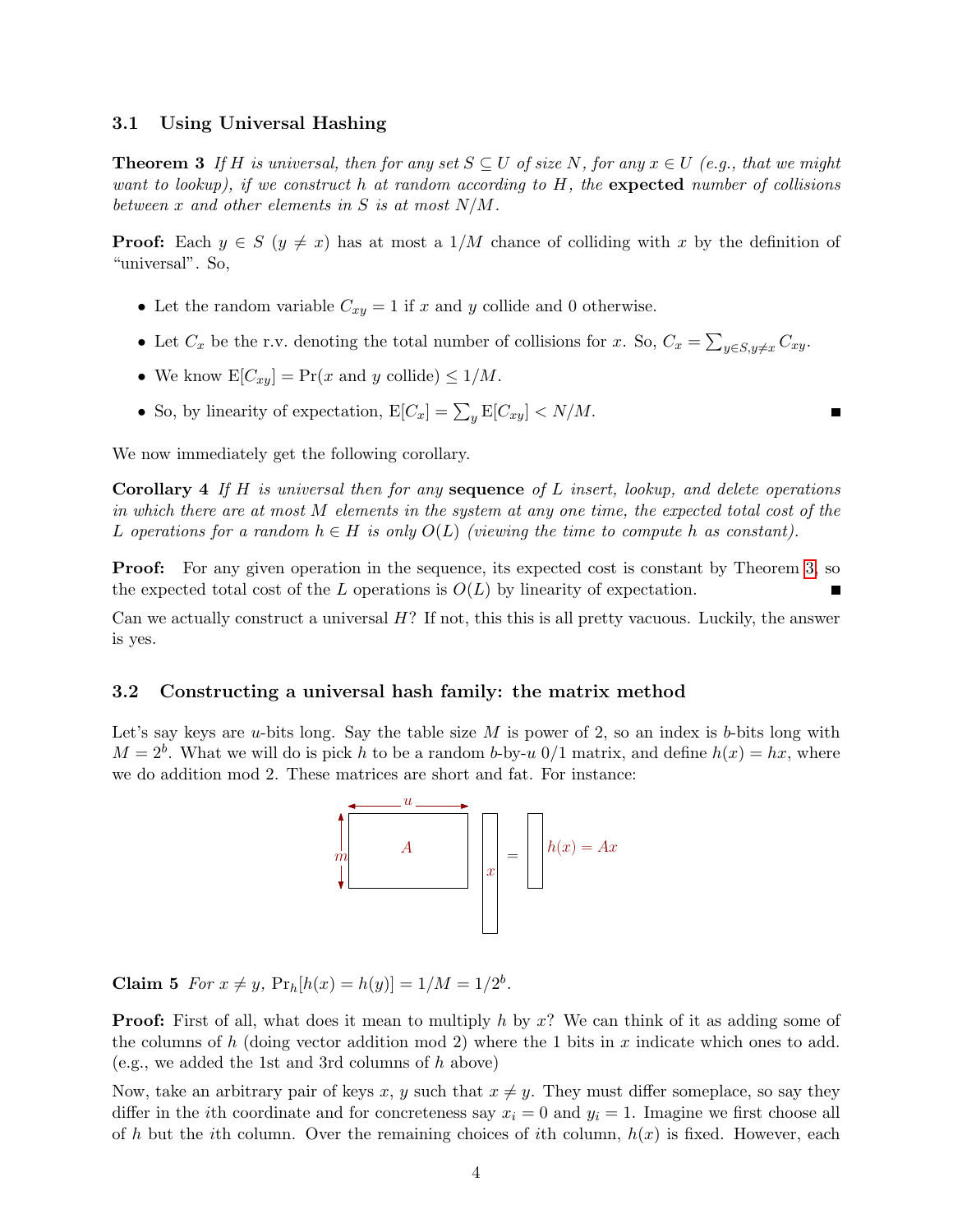of the  $2<sup>b</sup>$  different settings of the *i*th column gives a different value of  $h(y)$  (in particular, every time we flip a bit in that column, we flip the corresponding bit in  $h(y)$ ). So there is exactly a  $1/2^b$ chance that  $h(x) = h(y)$ .

There are other methods to construct universal hash families based on multiplication modulo primes as well (see Section [5.1\)](#page-6-0).

**One last note:** there is a closely-related concept called an " $\ell$ -universal" or " $\ell$ -wise-independent" hash function. A hash function family is  $\ell$ -universal if for every set of  $\ell$  distinct keys  $x_1, x_2, \ldots, x_\ell$ and every set of  $\ell$  values  $v_1, v_2, \ldots, v_\ell \in \{0, \ldots, M - 1\}$ , we have

$$
\Pr_{h \leftarrow H}[h(x_1) = v_1 \text{ AND } h(x_2) = v_2 \text{ AND } \dots \text{ AND } h(x_\ell) = v_\ell] = 1/M^{\ell}.
$$

It is easy to see that if H is 2-universal then it is universal. Note that the above matrix-based hash family was not 2-universal since the hash functions all mapped 0 to 0.

**Exercise 1:** Show that if we choose  $A \in \{0,1\}^{b \times u}$  and  $b \in \{0,1\}^b$  independently and uniformly at random, then the hash family  $h(x) = Ax + b$  is 2-universal.

### 4 Perfect Hashing

The next question we consider is: if we fix the set  $S$  (the dictionary), can we find a hash function h such that all lookups are constant-time? The answer is yes, and this leads to the topic of perfect hashing. We say a hash function is **perfect** for S if all lookups involve  $O(1)$  work. Here are now two methods for constructing perfect hash functions for a given set S.

## 4.1 Method 1: an  $O(N^2)$ -space solution

Say we are willing to have a table whose size is quadratic in the size  $N$  of our dictionary  $S$ . Then, here is an easy method for constructing a perfect hash function. Let H be universal and  $M = N^2$ . Then just pick a random h from H and try it out! The claim is there is at least a  $50\%$  chance it will have no collisions.

Claim 6 If H is universal and  $M = N^2$ , then  $Pr_{h \sim H}(no~ collisions~in~S) \ge 1/2$ .

#### Proof:

- How many pairs  $(x, y)$  in S are there? Answer:  $\binom{N}{2}$
- For each pair, the chance they collide is  $\leq 1/M$  by definition of "universal".
- So, Pr(exists a collision)  $\leq \binom{N}{2}/M < 1/2$ .

This is like the other side to the "birthday paradox". If the number of days is a lot more than the number of people squared, then there is a reasonable chance no pair has the same birthday.

П

So, we just try a random h from  $H$ , and if we got any collisions, we just pick a new h. On average, we will only need to do this twice. Now, what if we want to use just  $O(N)$  space?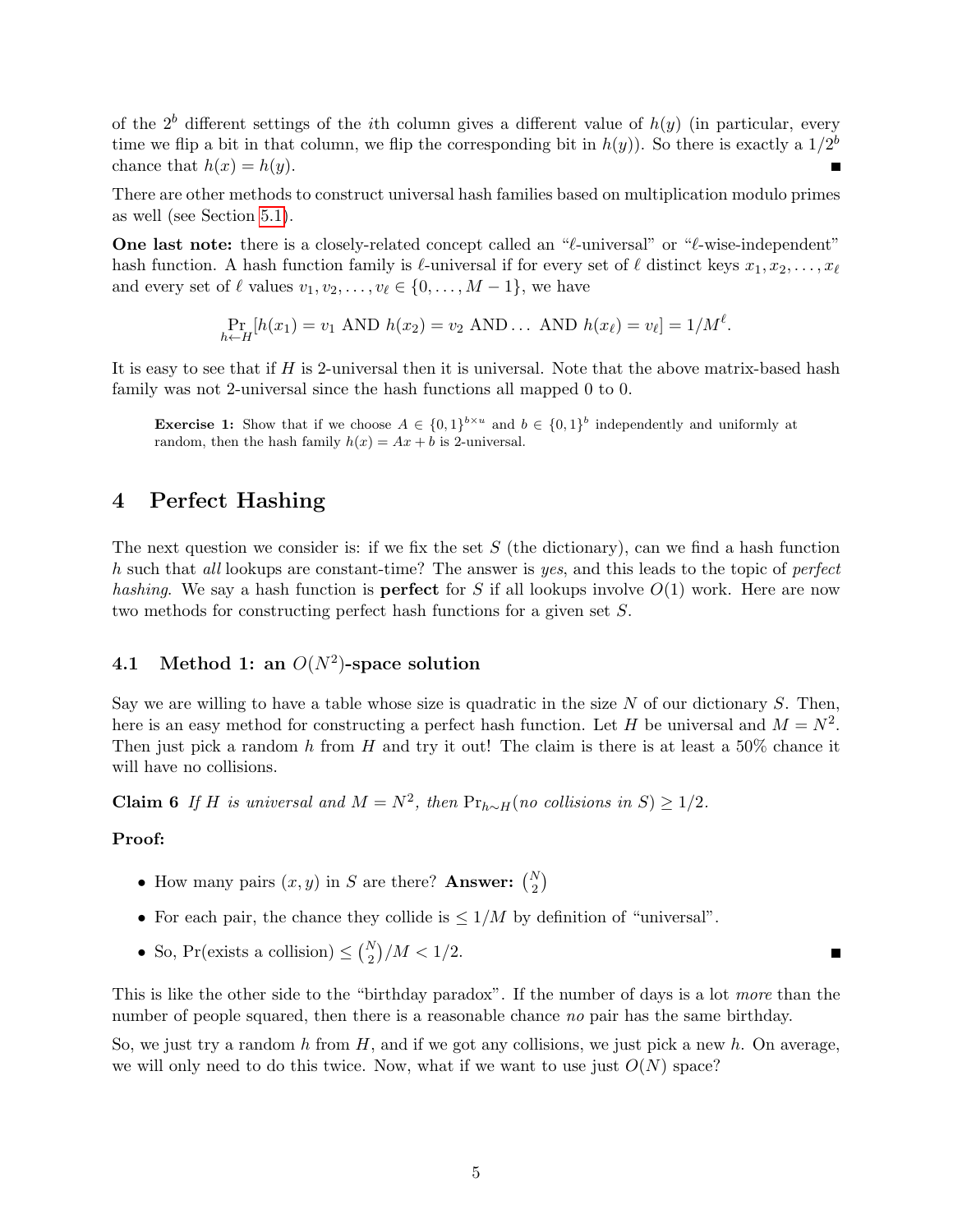### 4.2 Method 2: an  $O(N)$ -space solution

The question of whether one could achieve perfect hashing in  $O(N)$  space was a big open question for some time, posed as "should tables be sorted?" That is, for a fixed set, can you get constant lookup time with only linear space? There was a series of more and more complicated attempts, until finally it was solved using the nice idea of universal hash functions in 2-level scheme.

The method is as follows. We will first hash into a table of size N using universal hashing. This will produce some collisions (unless we are extraordinarily lucky). However, we will then rehash each bin using Method 1, squaring the size of the bin to get zero collisions. So, the way to think of this scheme is that we have a first-level hash function h and first-level table  $A$ , and then  $N$  second-level hash functions  $h_1, \ldots, h_N$  and N second-level tables  $A_1, \ldots, A_N$ . To lookup an element x, we first compute  $i = h(x)$  and then find the element in  $A_i[h_i(x)]$ . (If you were doing this in practice, you might set a flag so that you only do the second step if there actually were collisions at index  $i$ , and otherwise just put x itself into  $A[i]$ , but let's not worry about that here.)



Say hash function h hashes  $L_i$  elements of S to location i. We already argued (in analyzing Method 1) that we can find  $h_1, \ldots, h_N$  so that the total space used in the secondary tables is  $\sum_i (L_i)^2$ . What remains is to show that we can find a first-level function h such that  $\sum_i (L_i)^2 = O(N)$ . In fact, we will show the following:

**Theorem 7** If we pick the initial h from a universal set  $H$ , then

$$
\Pr[\sum_{i} (L_i)^2 > 4N] < 1/2.
$$

**Proof:** We will prove this by showing that  $E[\sum_i(L_i)^2] < 2N$ . This implies what we want by Markov's inequality. (If there was even a  $1/2$  chance that the sum could be larger than  $4N$  then that fact by itself would imply that the expectation had to be larger than 2N. So, if the expectation is less than 2N, the failure probability must be less than  $1/2$ .

Now, the neat trick is that one way to count this quantity is to count the number of ordered pairs that collide, including an element colliding with itself. E.g, if a bucket has  $\{d, e, f\}$ , then d collides with each of  $\{d, e, f\}$ , e collides with each of  $\{d, e, f\}$ , and f collides with each of  $\{d, e, f\}$ , so we get 9. So, we have:

$$
E[\sum_{i} (L_{i})^{2}] = E[\sum_{x} \sum_{y} C_{xy}] \quad (C_{xy} = 1 \text{ if } x \text{ and } y \text{ collide, else } C_{xy} = 0)
$$
  
=  $N + \sum_{x} \sum_{y \neq x} E[C_{xy}]$   
 $\leq N + N(N - 1)/M$  (where the 1/M comes from the definition of universal)  
 $< 2N.$  (since  $M = N$ )

So, we simply try random h from H until we find one such that  $\sum_i L_i^2 < 4N$ , and then fixing that function h we find the N secondary hash functions  $h_1, \ldots, h_N$  as in method 1.